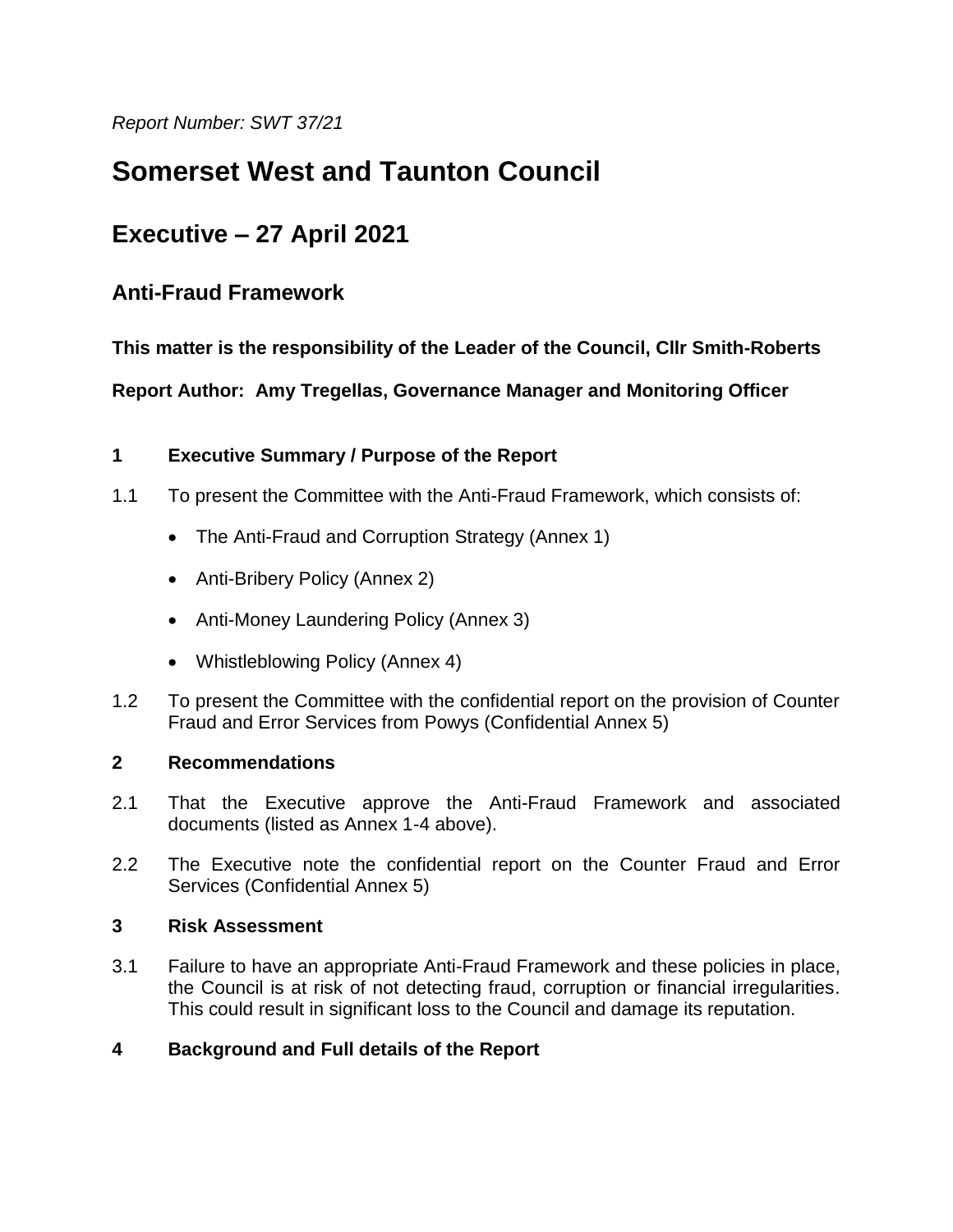- 4.1 It is essential to have these policies in place to promote good governance and to ensure that the public services provided by the Council are delivered with both confidence and credibility.
- 4.2 The Council is committed to the principles of effective corporate governance as set out in the guidance issued by the Chartered Institute of Public Finance and Accountancy (CIPFA) and the Society of Local Authority Chief Executives (SOLACE), entitled 'Delivering Good Governance in Local Government (2016)'.
- 4.3 By having this framework of policies, the Council underpins the core principles of:
	- Behaving with integrity, demonstrating strong commitment to ethical values and respecting the rule of law.
	- Developing the entity's capacity including the capability of its leadership and the individuals within it.
	- Managing risk and performance through robust internal control and strong public financial management.
	- Implementing good practices in transparency, reporting and audit to deliver effective accountability.
- 4.4 It is therefore recommended that the strategy and policies outlined in section 2.1 are approved, to ensure that the Council has a robust Anti-fraud framework in place.

## **5 Links to Corporate Aims / Priorities**

5.1 Having effective and efficient governance arrangements and a robust Anti-Fraud framework is a fundamental element of being a 'well managed' council

#### **6 Finance / Resource Implications**

6.1 None arising from this report - Not having these documents could result in not detecting fraud, corruption or financial irregularities, which could result in a loss to the Council

#### **7 Legal Implications**

7.1 None arising from this report: Any legal requirements are embedded in the policies no new or additional implications arise

#### **8 Environmental Impact Implications**

8.1 None arising from this report

## **9 Safeguarding and/or Community Safety Implications**

9.1 None arising from this report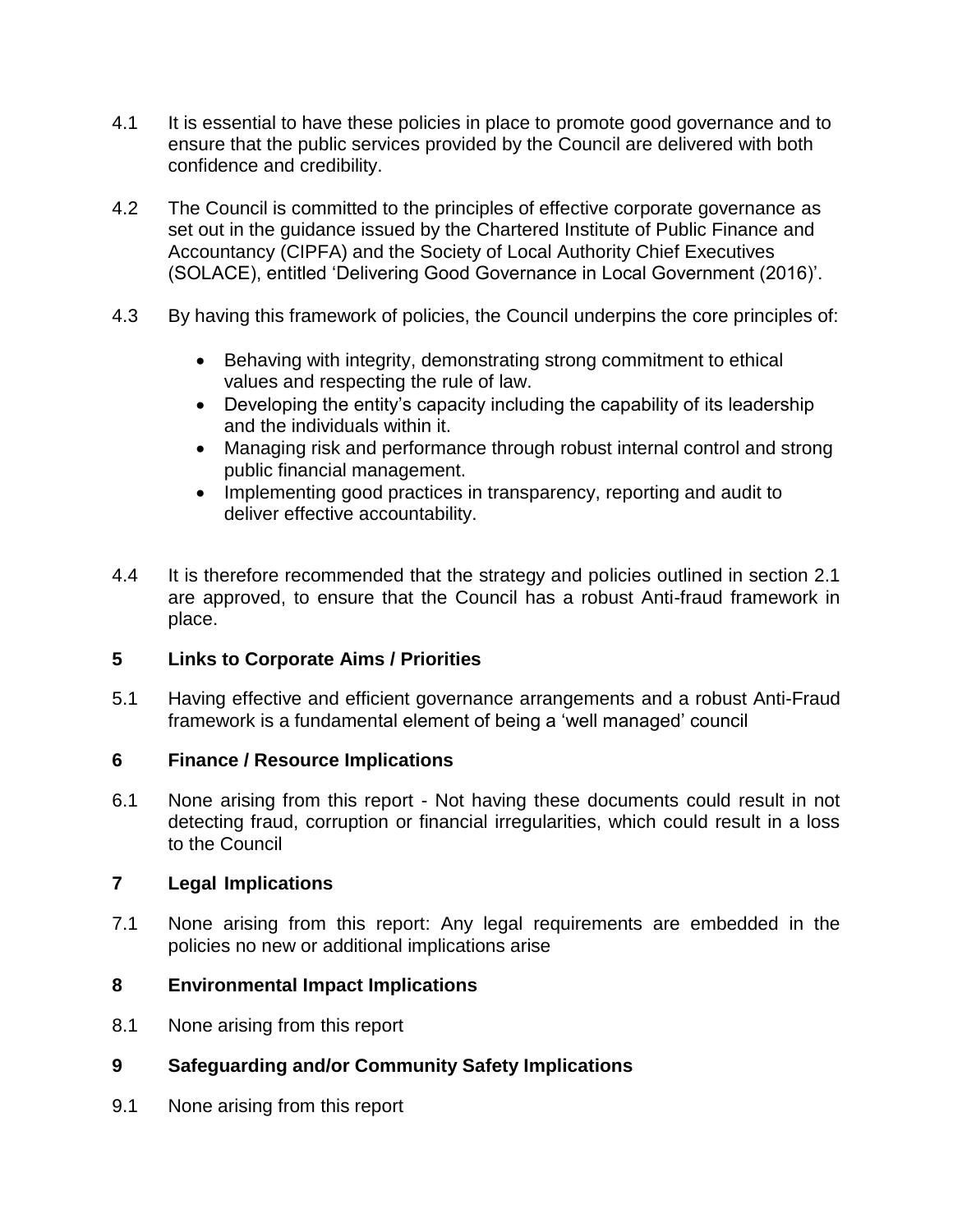## **10 Equality and Diversity Implications**

- 10.1 None arising from this report
- **11 Social Value Implications**
- 11.1 None arising from this report
- **12 Partnership Implications**
- 12.1 None arising from this report
- **13 Health and Wellbeing Implications**
- 13.1 None arising from this report
- **14 Asset Management Implications**
- 14.1 None arising from this report
- **15 Data Protection Implications**
- 15.1 None arising from this report

## **16 Consultation Implications**

16.1 None arising from this report

**Audit, Governance and Standards Committee Comments / Recommendation(s) (if any) –** The Audit, Governance and Standards Committee did not have any comments or amendments to the recommendations in this report.

## **Democratic Path:**

- **Audit, Governance and Standards Committee – Yes**
- **Cabinet/Executive – Yes**
- **Full Council No**

## **Reporting Frequency: Annually**

## **List of Appendices (delete if not applicable)**

| Annex 1 | Anti-Fraud and Corruption Strategy |
|---------|------------------------------------|
| Annex 2 | Anti-Bribery Policy                |
| Annex 3 | Anti-Money Laundering Policy       |